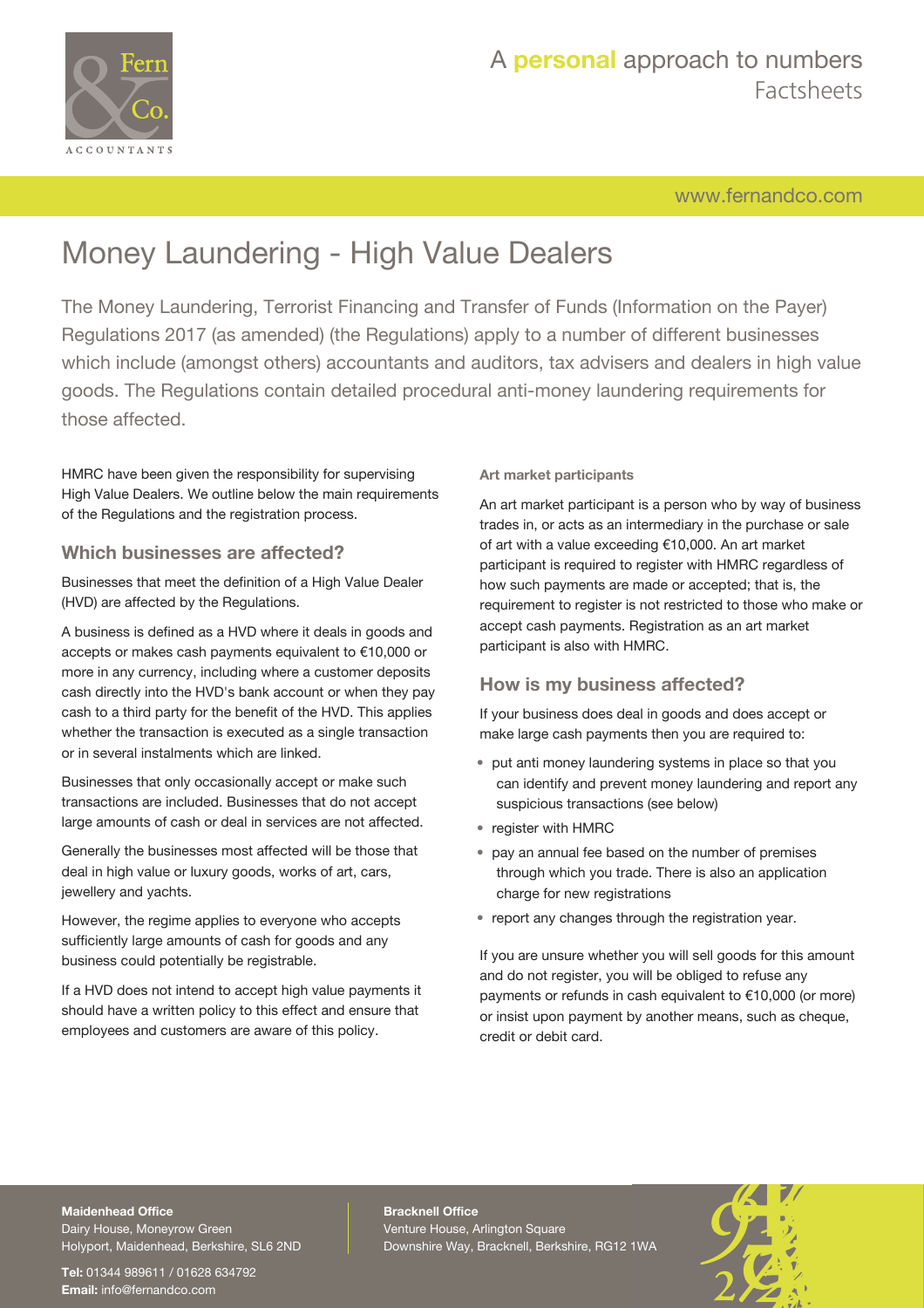

## [www.fernandco.com](http://www.fernandco.com)

## **Background to the requirements**

#### **Why was this regime introduced?**

The aim of the regime is to help protect society and to combat money laundering and the criminal activity which underlies it, including terrorism.

As money launderers have resorted to more sophisticated ways of disguising the source of their funds, new legislation and regulation aimed at catching those involved became necessary.

The primary legislation is predominantly contained within the Proceeds of Crime Act 2002 and the Terrorism Act 2000 as amended by the Terrorism Act 2006 and subsequently the Counter-Terrorism Act 2008.

The 2017 Regulations (as amended) implement the EU Fourth and Fifth Money Laundering Directives which aim to further improve and tighten the regime to tackle money laundering and terrorist financing.

#### **What is money laundering?**

Money laundering is the process by which criminally obtained money or other assets (criminal property) are exchanged for 'clean' money or other assets with no obvious link to their criminal origins.

#### **Criminal property**

Criminal property represents the proceeds of criminal conduct. This includes any conduct wherever it takes place, which would constitute a criminal offence if committed in the UK. It not only includes, for example, drug trafficking, tax evasion, fraud, forgery and theft but also any other criminal offence committed for profit.

It is important therefore to remember that money laundering includes the proceeds of any crime and not simply the more traditionally associated crimes such as drug trafficking and prostitution.

Under the legislation there are three principal money laundering offences covering criminal activity and two related money laundering offences:

- concealing, disguising, converting, transferring or removing (from the United Kingdom) criminal property
- making arrangements which facilitate the acquisition, retention, use or control of criminal property by or on behalf of another person
- acquiring, using or possessing criminal property
- failure to disclose knowing or suspecting or having reasonable grounds for knowing or suspecting that another person is engaged in money laundering or terrorist funding
- revealing that a disclosure of suspicion of money laundering has been made or that an investigation into money laundering offences is being carried out, or considered, where this is likely to prejudice an investigation. This is known as 'tipping off'.

HVDs must be aware of how these actions could affect their business, for example, as the proceeds of crime are spent (or laundered) within their business.

#### **The importance of the regime**

The law imposes very severe penalties on anyone involved in money laundering. The Regulations require HVDs to adopt anti money laundering procedures to protect themselves against abuse by money launderers and the risk of prosecution.

### **The registration process**

HVDs register with HMRC using their [online service.](http://www.gov.uk/guidance/money-laundering-regulations-register-with-hmrc) If you already have a Government Gateway account you will use this User ID and password to sign in, but otherwise you can register for an account as part of this process.

HMRC will review your application, but this can take up to 45 days. Remember that you cannot accept or make any cash payments over €10,000 until you are registered. You will

### **Maidenhead Office**

Dairy House, Moneyrow Green Holyport, Maidenhead, Berkshire, SL6 2ND

**Tel:** 01344 989611 / 01628 634792 **Email:** [info@fernandco.com](mailto:info@fernandco.com)

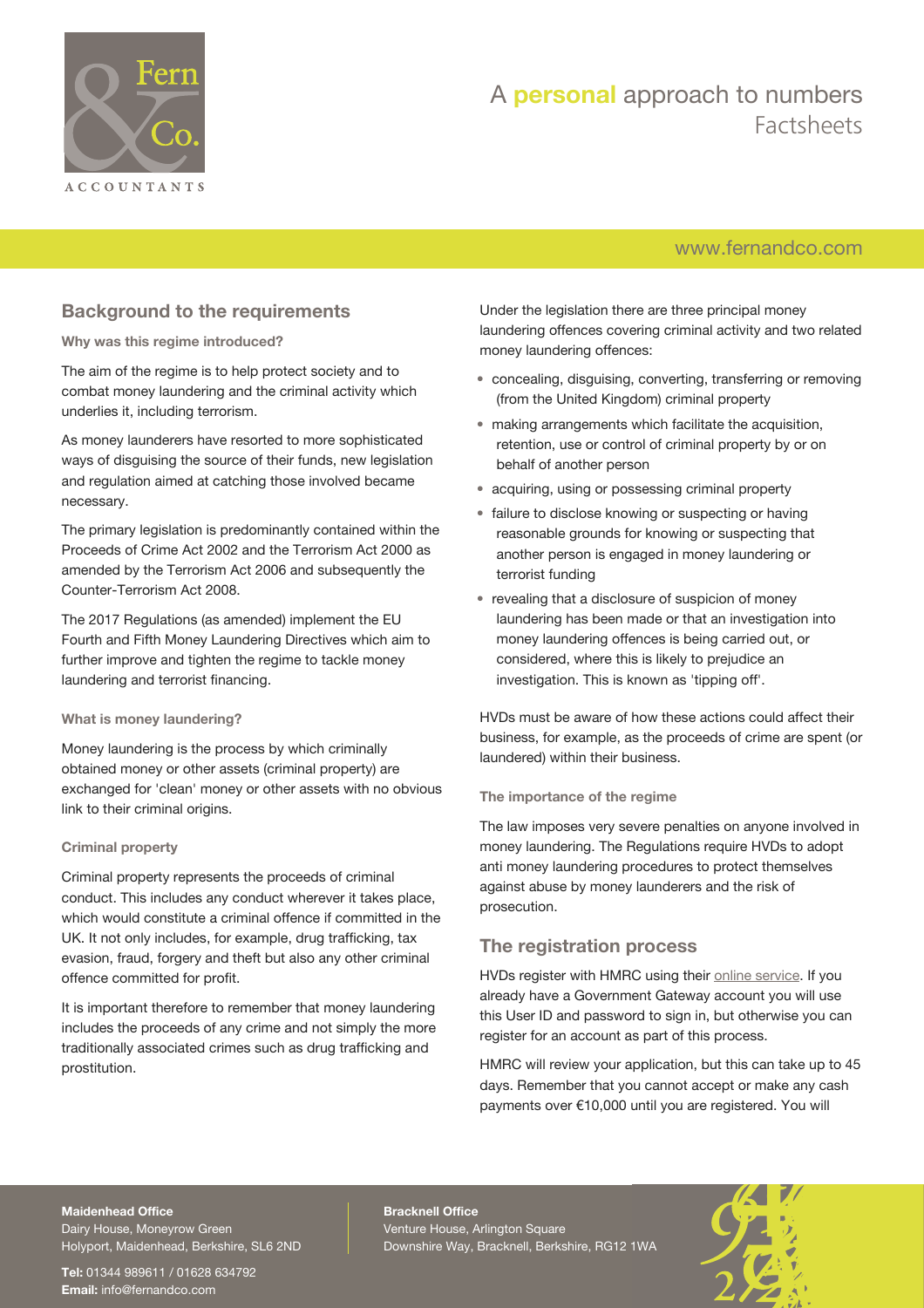

## [www.fernandco.com](http://www.fernandco.com)

receive an email when a decision has been made on your application, but you will need to sign into your account to see that decision.

Registration is required where a business:

- accepts or makes payments equivalent of €10,000 or more in cash for a single transaction or in instalments which are linked or
- takes a policy decision to carry out such transactions.

Every legal entity through which a HVD business is run must be registered. An initial fee of £300 is payable for registration for each of the premises listed on the application. Annual renewals of £300 per premise apply. The 2017 Regulations require approval tests of 'key personnel' to check for relevant criminal convictions. This is a non-refundable charge of £40 per person.

Businesses that fail to register could be liable to a civil penalty if they carry out a HVD transaction.

### **What anti money laundering policies and procedures are required?**

Your business should establish, review and maintain policies and procedures relating to:

- customer due diligence
- risk assessment and management
- the monitoring and management of compliance
- reporting
- record keeping
- internal control
- the internal communication of these policies and procedures.

#### **Customer due diligence (CDD)**

HVDs must establish the identity of any customer who makes or is refunded a total cash payment equivalent to €10,000 or more for a single transaction or linked transactions.

Establishing identity requires you to be satisfied that your customer is who they claim to be by obtaining evidence of their name, address and date of birth. For further information on CDD procedures please refer to the Money Laundering and Proceeds of Crime factsheet.

#### **Risk assessment**

The HVD must carry out a risk assessment to identify and assess the risks of money laundering and terrorist financing to which the business is subject. You must write this down, together with any underlying information that you used to make that assessment (for instance the countries in which you operate, the goods you sell, the nature of your customers etc).

**Appoint an individual as the officer responsible for compliance**

The Regulations require, where it is appropriate to the size and nature of your business, a member of the board (or equivalent), or senior management, to be the officer responsible for compliance with the Regulations. HMRC, as your supervisory body, must be informed of the identity of this individual when first appointed and any subsequent changes.

#### **Appoint a Money Laundering Nominated Officer (MLNO)**

This is a very important role within a HVD business and should be performed by a suitably senior person. This person can also be the person who is the officer responsible for compliance with the Regulations and again HMRC must be informed of their identity.

The main roles of the MLNO should be to:

- establish the necessary procedures to implement the requirements of the Regulations
- receive and review reports of possible money laundering from others involved in the business
- decide whether to report to the National Crime Agency (NCA).

#### **Maidenhead Office**

Dairy House, Moneyrow Green Holyport, Maidenhead, Berkshire, SL6 2ND

**Tel:** 01344 989611 / 01628 634792 **Email:** [info@fernandco.com](mailto:info@fernandco.com)

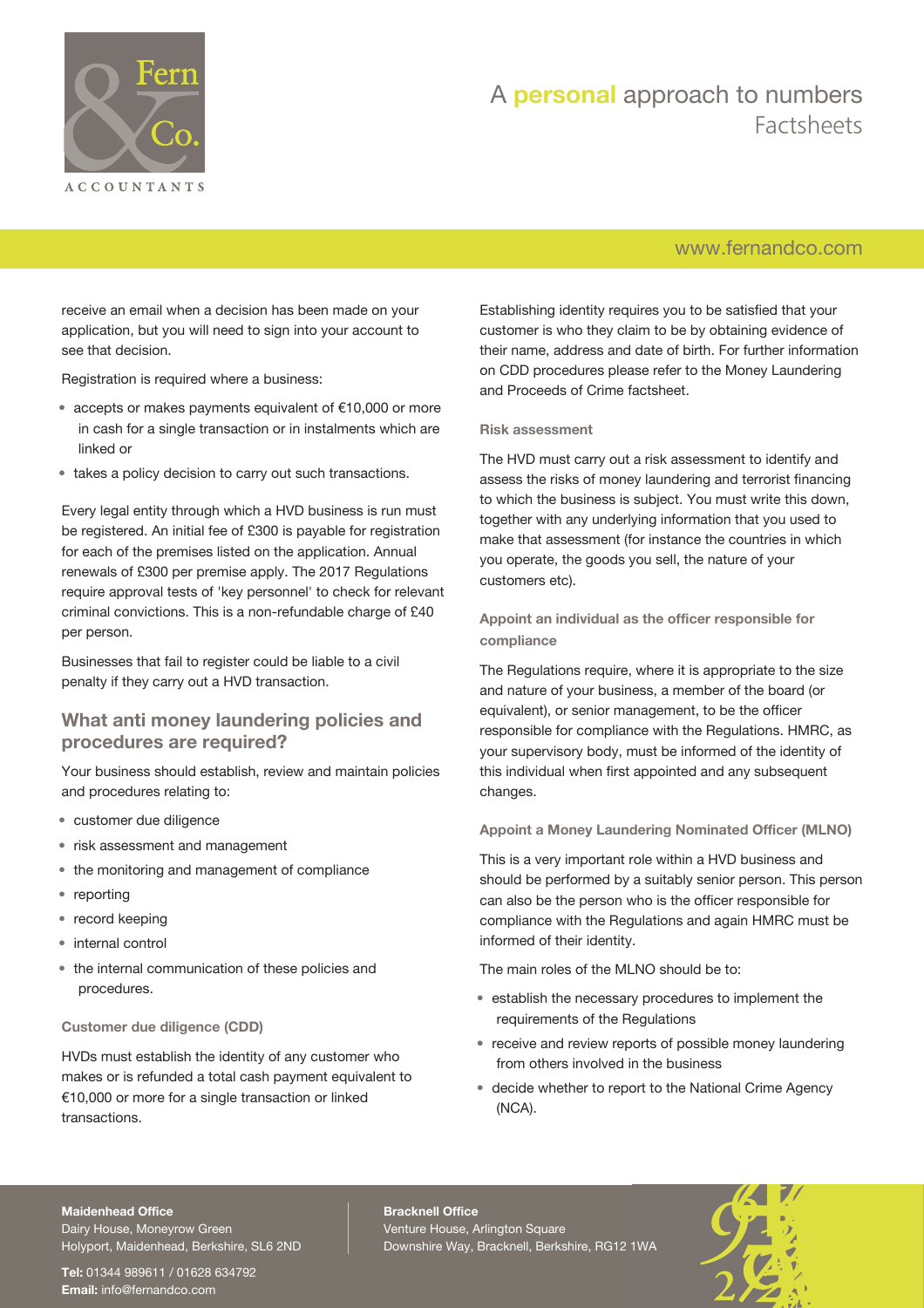

## [www.fernandco.com](http://www.fernandco.com)

**Establish an independent audit function to assess compliance**

HVDs should ensure they check that their policies are appropriate and are being properly implemented. Where necessary changes should be made to ensure everything is working properly. Larger organisations will be expected to achieve this by establishing an independent audit function, but smaller businesses might do this with perhaps an annual internal or external check of their procedures.

#### **Screen relevant employees**

When hiring new staff who will be involved in any aspect of compliance with the Regulations (eg taking large cash payments) the HVD must screen them to ensure they have the appropriate knowledge and skills for the job and to assess their conduct and integrity.

#### **NCA**

The NCA is the government body to which all suspicions of money laundering should be reported via the [NCA website.](http://www.nationalcrimeagency.gov.uk/)

There will be times when an internal report of suspected money laundering is received by the MLNO, where the transaction is not yet complete. Under these circumstances there are specific NCA procedures to follow and you must wait until the NCA gives consent for the transaction to go ahead.

#### **Training your staff**

All customer facing staff in the business must be trained to be aware of:

- the law regarding money laundering offences and terrorist financing
- how to recognise and deal with suspicious transactions.

Staff should be trained regularly on this subject and training should be repeated to ensure that staff knowledge is maintained and they are competent to apply CDD procedures. The ongoing training should ensure that staff are aware of changing money laundering practices.

**Managing the risk**

#### HVDs should:

- have a system in place to record all transactions of €10,000 or more on their accounting system and make them identifiable
- have policies and procedures in place concerning the acceptance of these large transactions.

#### **Record keeping**

The records that must be kept are:

- a copy of, or the references to, the evidence of the customer's identity obtained under the CDD procedures
- the supporting evidence and records in respect of the business relationships and occasional transactions which are the subject of CDD measures or ongoing monitoring.

In relation to the evidence of a customer's identity, businesses must keep the following records:

- a copy of the identification documents accepted and verification evidence obtained, or
- references to the evidence of a customer's identity.

**How long must the records be retained for?**

- Evidence of a customer's identity must be kept for 5 years beginning on the date on which the occasional transaction is completed or the business relationship ends.
- Records of transactions must be kept for 5 years beginning on the date on which the transaction is completed.
- All other records must be kept for 5 years beginning on the date on which the business relationship ends.

## **Maidenhead Office**

Dairy House, Moneyrow Green Holyport, Maidenhead, Berkshire, SL6 2ND

**Tel:** 01344 989611 / 01628 634792 **Email:** [info@fernandco.com](mailto:info@fernandco.com)